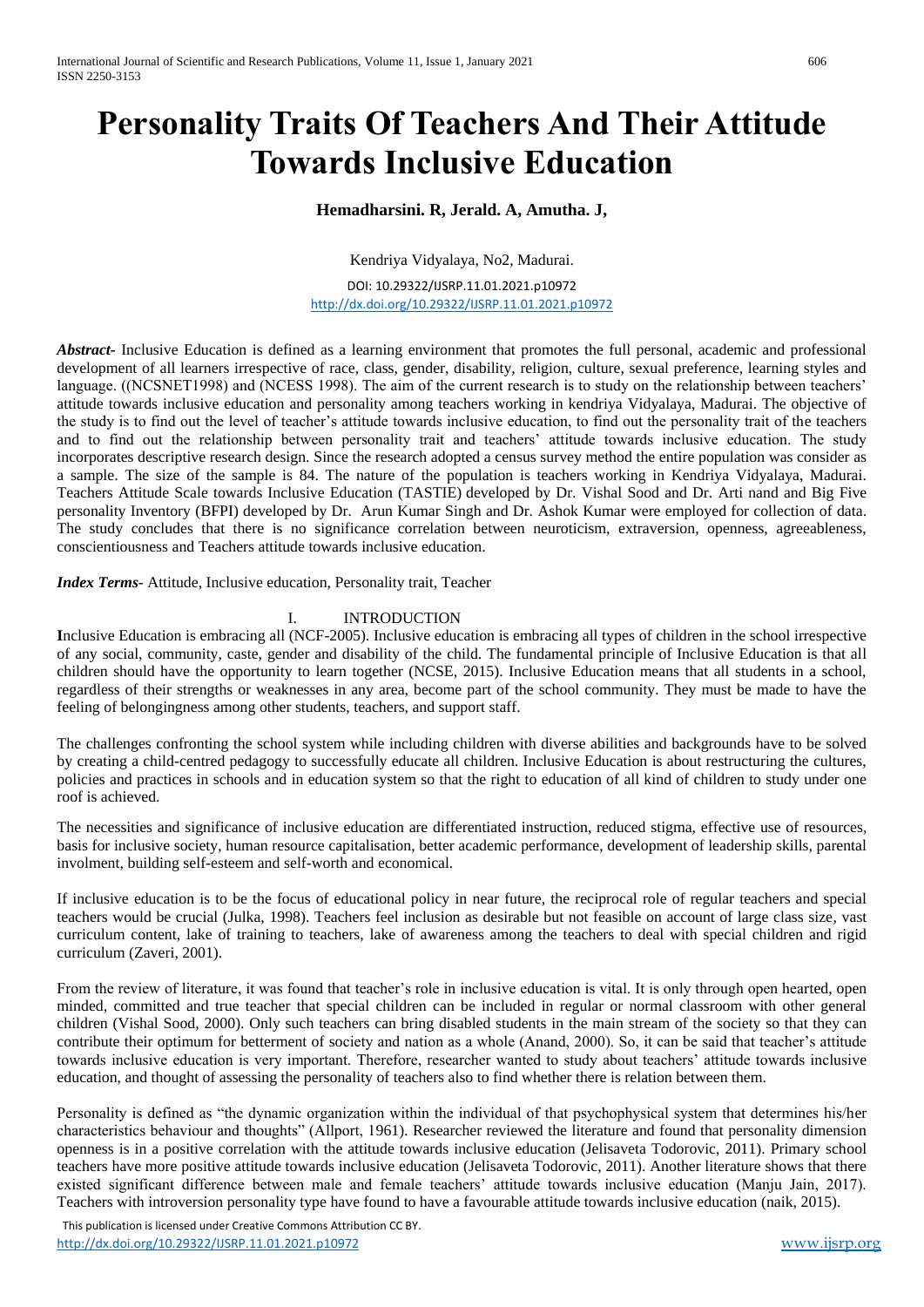From the review of literature, it was found that there is a smaller number of studies done on this population which is teachers of kendriya Vidyalaya, Madurai and based on these two following tools such as Teachers Attitude Towards Inclusive Education and Big Five Personality Inventory. The dimensions of personality also differ from previous research to that of the current study.

# II. AIM

To study on the relationship between personality traits of the teachers and their attitude towards inclusive education among teachers working in kendriya Vidyalaya, Madurai.

# III. OBJECTIVE

- 1. To find out the level of teacher's attitude towards inclusive education.
- 2. To find out the personality trait of the teachers.
- 3. To find out the relationship between personality trait and teachers' attitude towards inclusive education.

#### IV. HYPOTHESIS

There is significance difference between personality trait and teachers' attitude towards inclusive education.

#### V. METHODOLOGY

The study incorporates descriptive research design. Since the research adopted a census survey method the entire population was consider as a sample. The size of the sample is 84. The nature of the population are teachers working in Kendriya Vidyalaya, Madurai. The data was collected by using a standardized Questionnaires. The questionnaire that were used in the current study are "Teachers attitude towards inclusive education" was developed by Dr. Vishal Sood. It is a 40-item questionnaire that measures the level of attitude towards inclusive education and "Big Five Personality Inventory" was developed by Dr. Arun Kumar. It is a 180 items questionnaire which measures the dimension of personality.

## VI. DATA ANALYSIS

The collected data was analysed by using SPSS. Pearson Correlation analysis were used to verify the hypotheses.

## VII. RESULT AND DISCUSSION

Table 1: Showing the Mean value of Teachers Attitude Towards Inclusive Education

| Variables |                   |
|-----------|-------------------|
|           | Mean              |
| 'tude     | 112.27<br>11 J.J. |

From the table 1, it is apparent that most of the teacher's attitude towards inclusive education is above average favourable.

Table 2: Showing the Mean value of Teachers Attitude Towards Inclusive Education across age, gender and years of experience.

| Variables            | Mean value of attitude |  |
|----------------------|------------------------|--|
| Age:                 |                        |  |
| 19-40                | 113.67                 |  |
| $40 - 65$            | 112.57                 |  |
|                      |                        |  |
|                      |                        |  |
| Years of experience: |                        |  |
| $1 - 11$             | 113.85                 |  |
| 12-23                | 110.00                 |  |
| 24-35                | 114.19                 |  |
|                      |                        |  |
| Gender:              |                        |  |
| Male                 | 112.32                 |  |
| Female               | 114.68                 |  |

From the above table it is clear that irrespective of the age, gender and years of experience the attitude towards inclusive education was found to be above average favourable.

Table 3: Showing the Mean value of Dimensions of personality

| Variables    | Mean  |
|--------------|-------|
| Neuroticism  | 48.18 |
| Extraversion | 61.58 |

 This publication is licensed under Creative Commons Attribution CC BY. <http://dx.doi.org/10.29322/IJSRP.11.01.2021.p10972> [www.ijsrp.org](http://ijsrp.org/)